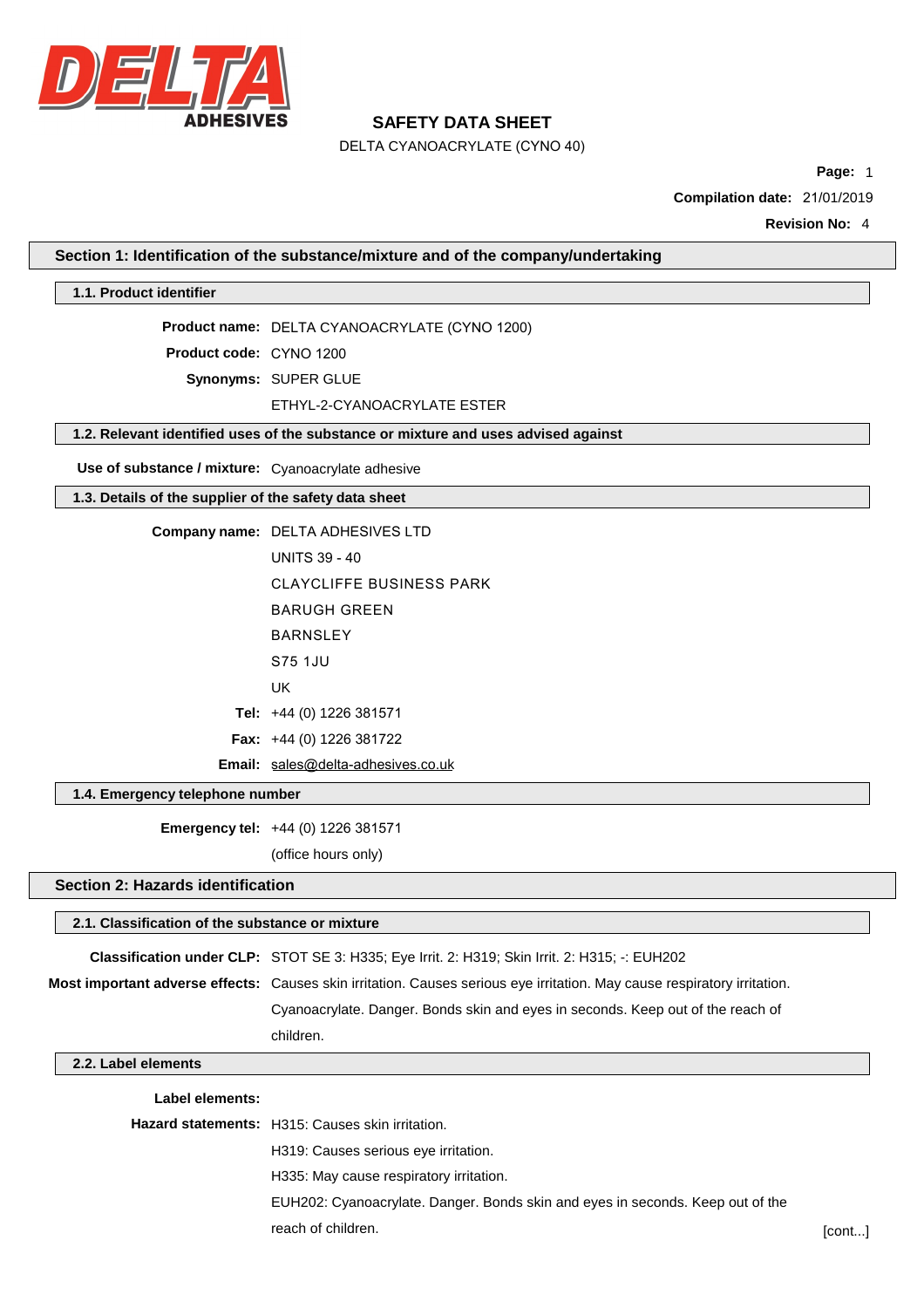

**Page:** 2

**Hazard pictograms:** GHS07: Exclamation mark **Signal words:** Warning **Precautionary statements:** P261: Avoid breathing vapours. P264: Wash hands thoroughly after handling. P271: Use only outdoors or in a well-ventilated area. P280: Wear protective gloves/protective clothing/eye protection/face protection. P302+352: IF ON SKIN: Wash with plenty of water/. P304+340: IF INHALED: Remove person to fresh air and keep comfortable for breathing. P305+351+338: IF IN EYES: Rinse cautiously with water for several minutes. Remove contact lenses, if present and easy to do. Continue rinsing. P312: Call a if you feel unwell. P332+313: If skin irritation occurs: Get medical advice/attention. P337+313: If eye irritation persists: Get medical advice/attention. P501: Dispose of contents/container to comply with Local, National and International regulations.

**2.3. Other hazards**

PBT: This product is not identified as a PBT/vPvB substance.

### **Section 3: Composition/information on ingredients**

**3.2. Mixtures**

#### **Hazardous ingredients:**

ETHYL-2-CYANOACRYLATE

| <b>EINECS</b> | CAS       | PBT/WEL | <b>CLP Classification</b>                                          | Percent |
|---------------|-----------|---------|--------------------------------------------------------------------|---------|
| 230-391-5     | 7085-85-0 | -       | Eye Irrit. 2: H319; STOT SE 3: H335;<br><b>Skin Irrit. 2: H315</b> | 70-90%  |

### **Section 4: First aid measures**

### **4.1. Description of first aid measures**

**Skin contact:** Wash immediately with plenty of soap and water.

**Eye contact:** Bathe the eye with running water for 15 minutes. Transfer to hospital for specialist

examination.

**Ingestion:** Wash out mouth with water.

**Inhalation:** Not applicable.

### **4.2. Most important symptoms and effects, both acute and delayed**

**Skin contact:** There may be irritation and redness at the site of contact.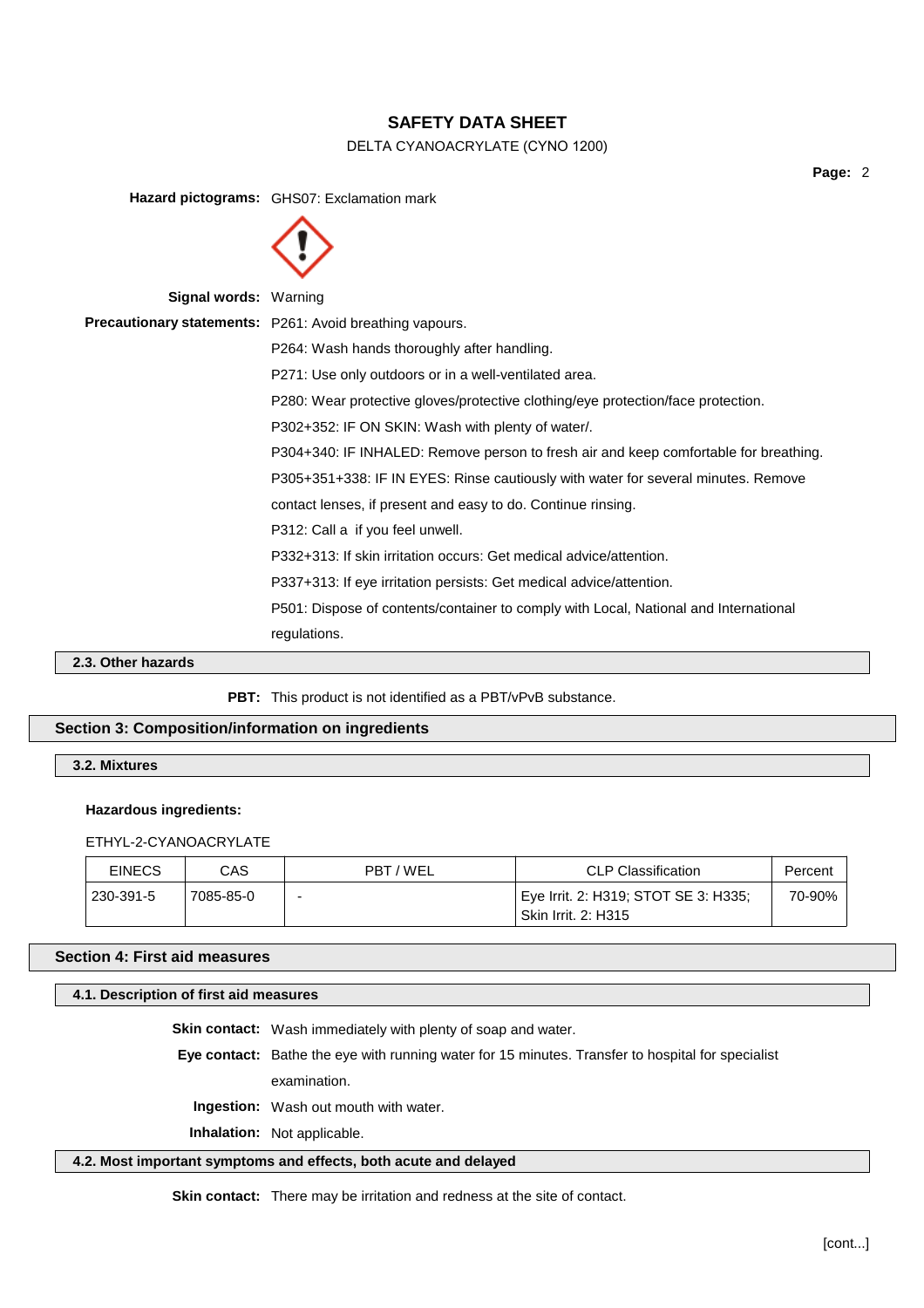

**Page:** 3

|  | Eye contact: There may be pain and redness. The eyes may water profusely. There may be severe      |
|--|----------------------------------------------------------------------------------------------------|
|  | pain. The vision may become blurred. May cause permanent damage.                                   |
|  | Ingestion: There may be soreness and redness of the mouth and throat. Nausea and stomach           |
|  | pain may occur.                                                                                    |
|  | <b>Inhalation:</b> There may be irritation of the throat with a feeling of tightness in the chest. |
|  |                                                                                                    |

**Delayed / immediate effects:** Immediate effects can be expected after short-term exposure.

**4.3. Indication of any immediate medical attention and special treatment needed**

**Immediate / special treatment:** Eye bathing equipment should be available on the premises.

#### **Section 5: Fire-fighting measures**

#### **5.1. Extinguishing media**

**Extinguishing media:** Suitable extinguishing media for the surrounding fire should be used. Use water spray to cool containers.

### **5.2. Special hazards arising from the substance or mixture**

**Exposure hazards:** In combustion emits toxic fumes.

### **5.3. Advice for fire-fighters**

**Advice for fire-fighters:** Wear self-contained breathing apparatus. Wear protective clothing to prevent contact with skin and eyes.

### **Section 6: Accidental release measures**

### **6.1. Personal precautions, protective equipment and emergency procedures**

**Personal precautions:** Mark out the contaminated area with signs and prevent access to unauthorised

personnel. Do not attempt to take action without suitable protective clothing - see section

8 of SDS. Turn leaking containers leak-side up to prevent the escape of liquid.

### **6.2. Environmental precautions**

**Environmental precautions:** Do not discharge into drains or rivers. Contain the spillage using bunding.

#### **6.3. Methods and material for containment and cleaning up**

**Clean-up procedures:** Absorb into dry earth or sand. Transfer to a closable, labelled salvage container for disposal by an appropriate method.

### **6.4. Reference to other sections**

**Reference to other sections:** Refer to section 8 of SDS.

### **Section 7: Handling and storage**

### **7.1. Precautions for safe handling**

**Handling requirements:** Avoid direct contact with the substance. Ensure there is sufficient ventilation of the area. Avoid the formation or spread of mists in the air.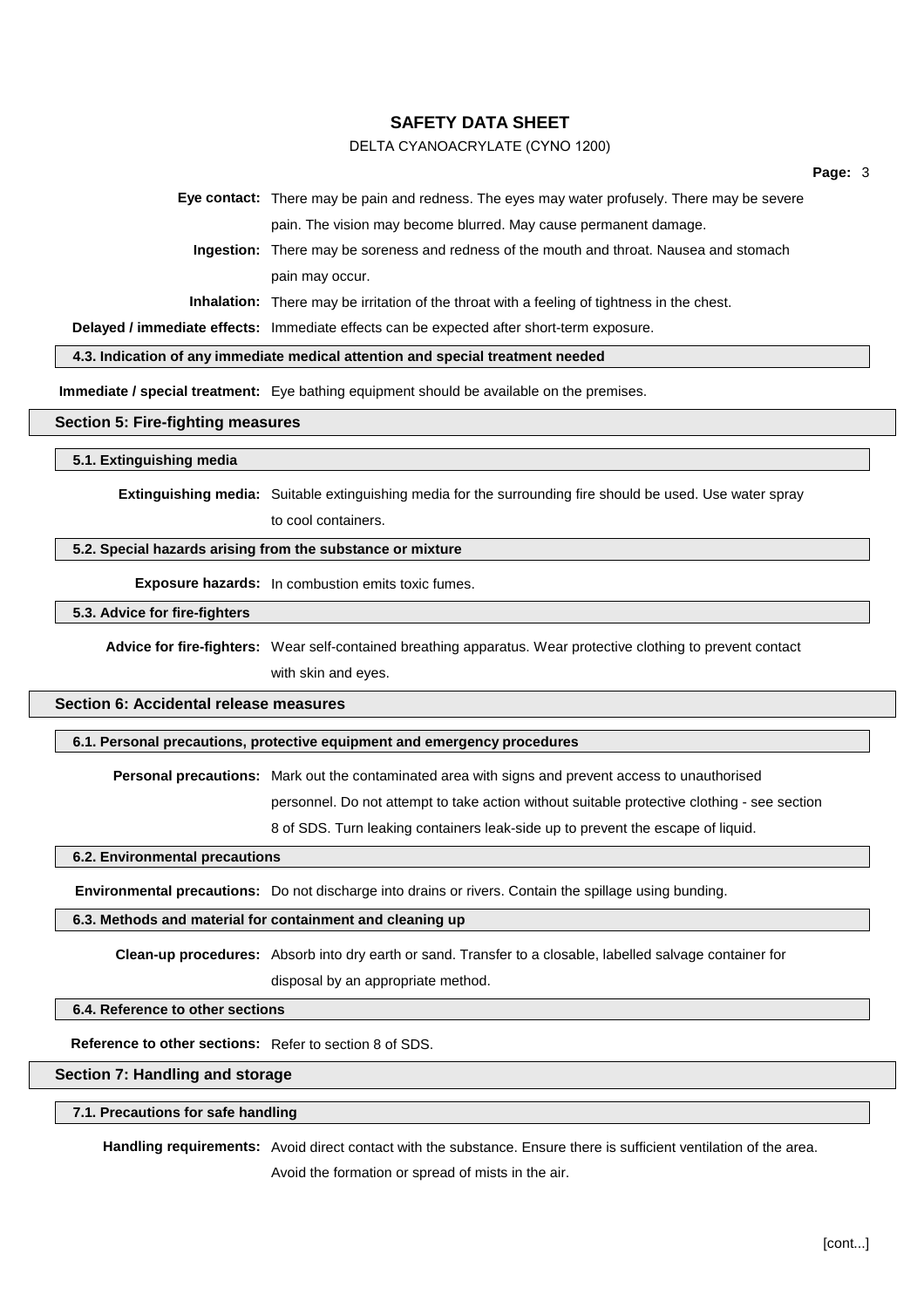

#### **Page:** 4

#### **7.2. Conditions for safe storage, including any incompatibilities**

**Storage conditions:** Store in a cool, well ventilated area. Keep container tightly closed.

**Suitable packaging:** Must only be kept in original packaging.

#### **7.3. Specific end use(s)**

### **Section 8: Exposure controls/personal protection**

**8.1. Control parameters**

#### **Hazardous ingredients:**

#### **ETHYL-2-CYANOACRYLATE**

#### **Workplace exposure limits:**  $\qquad \qquad$  **Respirable** dust

| State | 8 hour TWA | 15 min. STEL         | <b>8 hour TWA</b> | 15 min. STEL |
|-------|------------|----------------------|-------------------|--------------|
| UK    | -          | $1.5 \text{ mg/m}$ 3 |                   |              |

#### **DNEL/PNEC Values**

**DNEL / PNEC** No data available.

**8.2. Exposure controls**

**Engineering measures:** Ensure there is sufficient ventilation of the area. **Respiratory protection:** Self-contained breathing apparatus must be available in case of emergency. **Hand protection:** Protective gloves. **Eye protection:** Tightly fitting safety goggles. Ensure eye bath is to hand. **Skin protection:** Protective clothing.

### **Section 9: Physical and chemical properties**

### **9.1. Information on basic physical and chemical properties**

| <b>Flash point °C:</b> $60 - 93$ |
|----------------------------------|

**9.2. Other information**

**Other information:** No data available.

### **Section 10: Stability and reactivity**

**10.1. Reactivity**

**Reactivity:** Stable under recommended transport or storage conditions.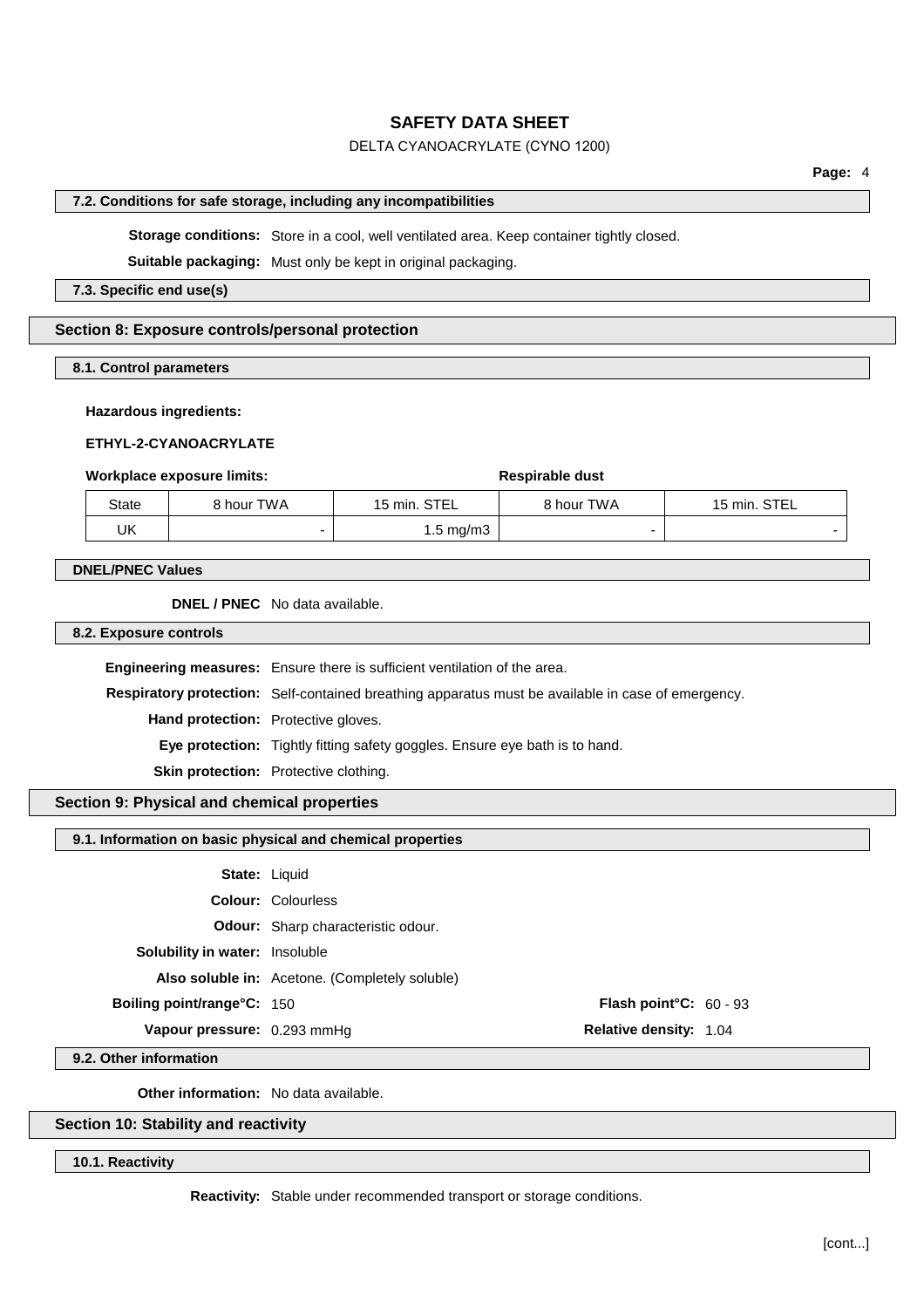

**Page:** 5

### **10.2. Chemical stability**

**Chemical stability:** Stable under normal conditions.

### **10.3. Possibility of hazardous reactions**

**Hazardous reactions:** Hazardous reactions will not occur under normal transport or storage conditions.

Decomposition may occur on exposure to conditions or materials listed below.

### **10.4. Conditions to avoid**

**Conditions to avoid:** Heat.

### **10.5. Incompatible materials**

**Materials to avoid:** Strong oxidising agents. Strong acids.

### **10.6. Hazardous decomposition products**

**Haz. decomp. products:** In combustion emits toxic fumes.

### **Section 11: Toxicological information**

### **11.1. Information on toxicological effects**

#### **Toxicity values:**

| Route  | Species    | Test | Value | Units |
|--------|------------|------|-------|-------|
| ORAL   | <b>RAT</b> | LD50 | >5000 | mg/kg |
| DERMAL | <b>RBT</b> | LD50 | >2000 | mg/kg |

#### **Hazardous ingredients:**

### **ETHYL-2-CYANOACRYLATE**

|  |  | ∼<br> | LD50 | $\sim$ | <b>THIRE</b> |
|--|--|-------|------|--------|--------------|
|--|--|-------|------|--------|--------------|

### **Relevant hazards for product:**

| Hazard                        | Route      | Basis                 |
|-------------------------------|------------|-----------------------|
| Skin corrosion/irritation     | <b>DRM</b> | Hazardous: calculated |
| Serious eye damage/irritation | OPT        | Hazardous: calculated |
| STOT-single exposure          | <b>INH</b> | Hazardous: calculated |

### **Symptoms / routes of exposure**

| <b>Skin contact:</b> There may be irritation and redness at the site of contact.                   |
|----------------------------------------------------------------------------------------------------|
| Eye contact: There may be pain and redness. The eyes may water profusely. There may be severe      |
| pain. The vision may become blurred. May cause permanent damage.                                   |
| Ingestion: There may be soreness and redness of the mouth and throat. Nausea and stomach           |
| pain may occur.                                                                                    |
| <b>Inhalation:</b> There may be irritation of the throat with a feeling of tightness in the chest. |
| Delayed / immediate effects: Immediate effects can be expected after short-term exposure.          |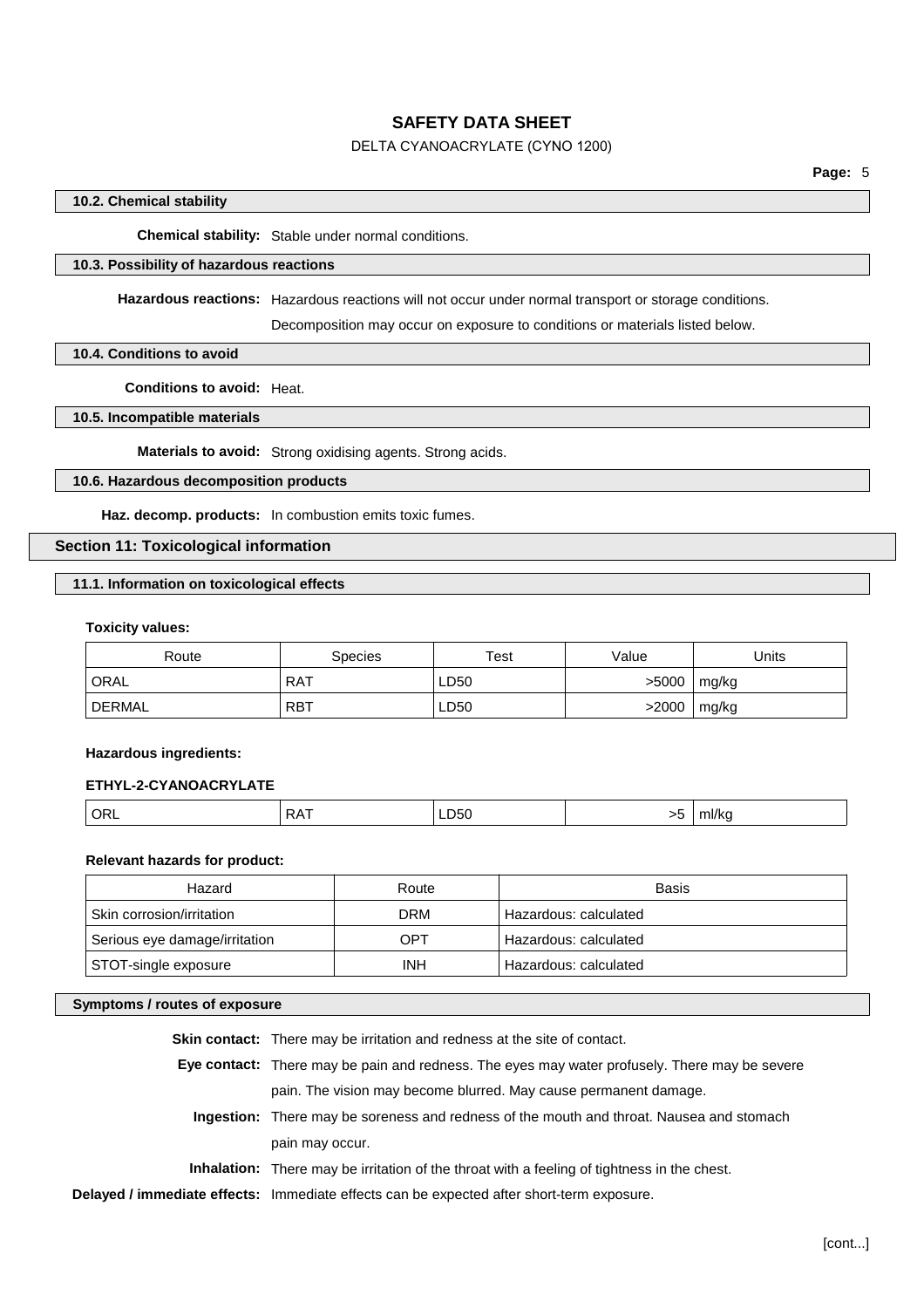

**Page:** 6

#### **Section 12: Ecological information**

#### **12.1. Toxicity**

**Ecotoxicity values:** No data available.

### **12.2. Persistence and degradability**

#### **Persistence and degradability:** Biodegradable.

**12.3. Bioaccumulative potential**

**Bioaccumulative potential:** No bioaccumulation potential.

**12.4. Mobility in soil**

**Mobility:** Readily absorbed into soil.

### **12.5. Results of PBT and vPvB assessment**

**PBT identification:** This product is not identified as a PBT/vPvB substance.

**12.6. Other adverse effects**

**Other adverse effects:** Negligible ecotoxicity.

### **Section 13: Disposal considerations**

#### **13.1. Waste treatment methods**

**Disposal operations:** Transfer to a suitable container and arrange for collection by specialised disposal company. **Disposal of packaging:** Dispose of in a regulated landfill site or other method for hazardous or toxic wastes. **NB:** The user's attention is drawn to the possible existence of regional or national

regulations regarding disposal.

### **Section 14: Transport information**

**Transport class:** This product does not require a classification for transport.

### **Section 15: Regulatory information**

### **15.1. Safety, health and environmental regulations/legislation specific for the substance or mixture**

**Specific regulations:** Not applicable.

#### **15.2. Chemical Safety Assessment**

**Chemical safety assessment:** A chemical safety assessment has not been carried out for the substance or the mixture by the supplier.

### **Section 16: Other information**

### **Other information**

**Other information:** This safety data sheet is prepared in accordance with Commission Regulation (EU) No

2015/830.

#### \* indicates text in the SDS which has changed since the last revision.